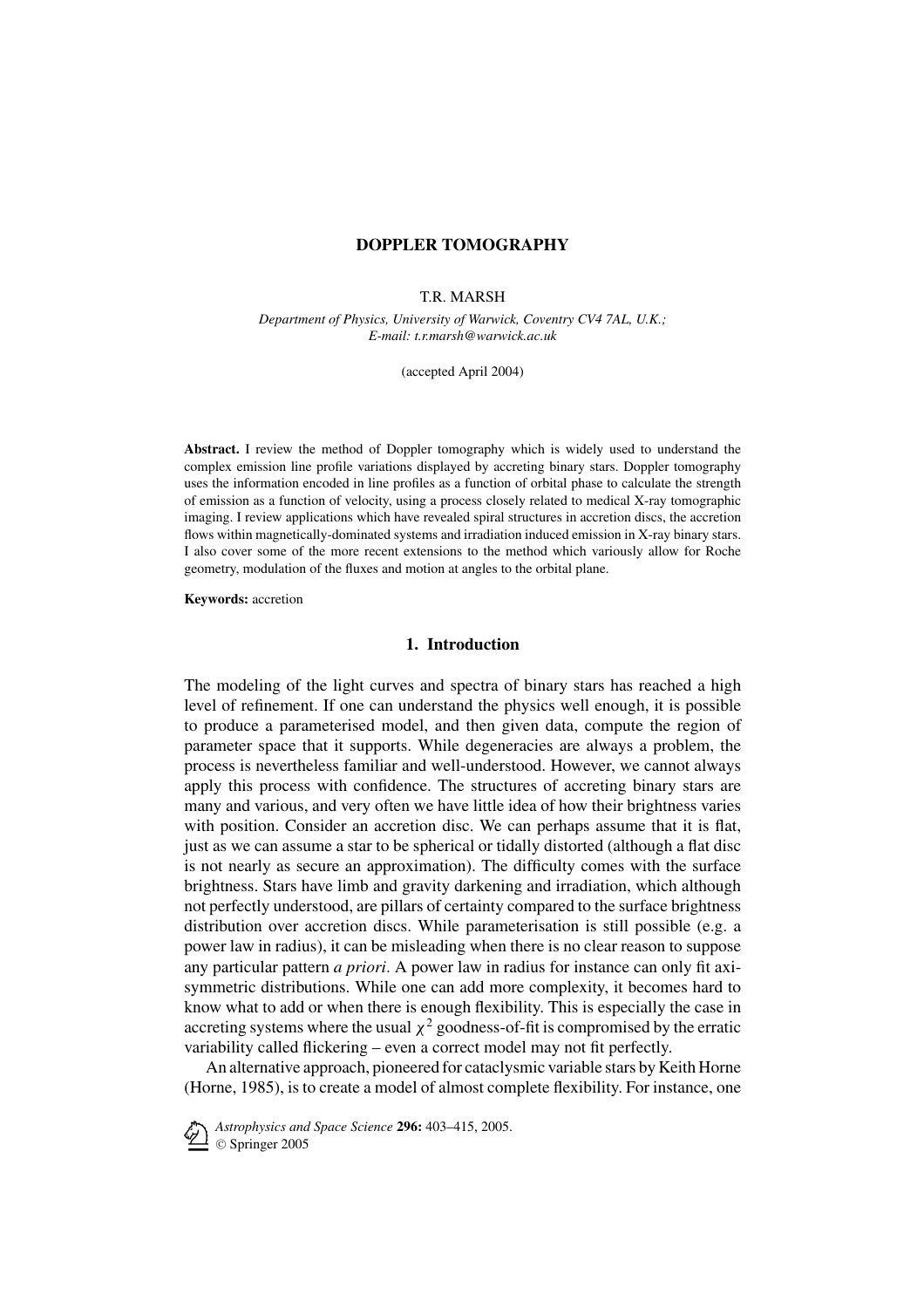can divide up a disc into thousands of small elements and seek to determine the surface brightness of all the elements. Given a fine enough grid, such a model can fit arbitrary brightness distributions, but it will also be highly degenerate. To cope with this, Horne (1985) introduced the crucial ingredient of a regularising function, picking the image of maximum entropy consistent with the data.

Doppler tomography grew from Horne's work, but applies to spectra rather than light-curves. The essential basis of the method is that information about the distribution of line emission is encoded in the emission lines of a system through Doppler shifting. The paper presenting the method (Marsh and Horne, 1988) has been cited by over 200 other papers, and Doppler tomography is now commonly applied to the interpretation of the spectra of accreting binary stars. Doppler tomography has been applied to all types of cataclysmic variables and low mass X-ray binaries and Algols. It has been reviewed by Marsh (2001) and more recently in a series of short papers by Morales-Rueda (2004), Richards (2004), Schwope et al. (2004), Steeghs  $(2004)$ , and Vrtílek et al.  $(2004)$ . In this review I will cover the method briefly, but focus more upon the main results of its application.

#### **2. Fundamental Principles**

Consider the schematic plot of Figure 1. This shows lines of equal radial velocity over a disc in a close binary, as seen from the perspective of an observer located to the right of the picture. Two orbital phases are shown to make the point that the pattern of equal radial velocity lines is fixed in the observer's frame rather than that of the binary. From the perspective of the rotating frame of the binary, the dipolefield-like pattern rotates with the observer. If Doppler shifting is the dominant broadening mechanism, all emission within a given region of more-or-less equal radial velocity will end up at one particular part of the line profile (see for instance Figure 1 of Marsh (1986) for how this forms the well-known double peaks from accretion discs). Hence spectra tell us the integrated flux over particular regions of



*Figure 1.* Schematic plots of a cataclysmic variable star, with the observer located off to the right of the images. Two orbital phases are shown, 0.03 (left) and 0.06. The filled circle is a white dwarf and the circle surrounding it is an accretion disc. Lines of equal line-of-sight speed are plotted. The solid lines are red-shifted, while the dashed lines are blue-shifted. The lines are stepped by 100 km s<sup>−</sup>1.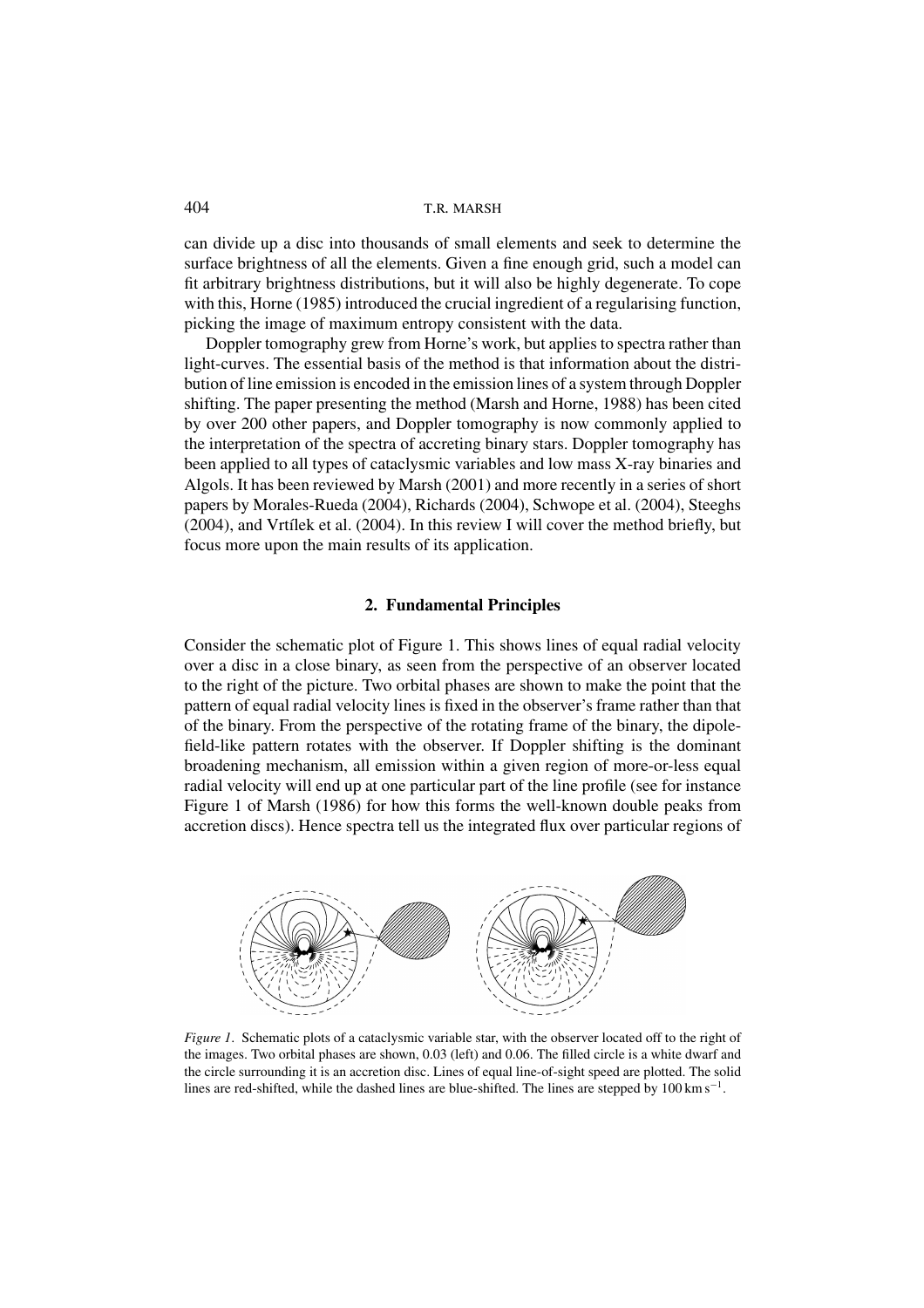the disc. These regions continuously change orientation, and this can be used to obtain an image.

# 2.1. VELOCITY SPACE

Viewed in the spatial coordinates of Figure 1, the process of inverting data to obtain an image can seem complex. Things are a great deal simpler if viewed in terms of velocity coordinates. That is, instead of considering intensity as a function of  $(x, y, z)$  coordinates, we use  $(V_x, V_y, V_z)$  coordinates, where these are components of velocity as measured in an inertial frame that coincides with the rotating frame at orbital phase zero (the latter is usually defined by superior conjunction of the white dwarf when it is furthest from us). The coordinate axes are standardly defined by the direction from the white dwarf to the mass donor  $(x)$ , the direction of motion of the mass donor (*y*) and the direction along the orbital axis (*z*), such that a right-handed set of axes is created. Figure 2 shows the equivalent of Figure 1, but now in velocity coordinates. Each structure plotted in Figure 1 has a well-defined velocity and can therefore be plotted in Figure 2. Take the mass donor for instance. We assume that it is co-rotating with the binary, and therefore is effectively in solid-body rotation with the binary,  $\mathbf{v} = \omega \wedge \mathbf{r}$ . This transform preserves the shape of the mass donor. Since it moves in the positive *y*-direction by definition, the mass donor ends up on the positive *y* axis. The important point about Figure 2 is that the dipole pattern of lines of equal radial velocity becomes a series of straight lines. Moreover, these lines can be plotted over all components, not just the disc. To do the same in Figure 1 would have required multiple sets of lines for the different components. I plot the stream twice in Figure 2: the lower curve, leading from the inner Langrangian point and ending with a star symbol to indicate the impact point with the disc, shows the velocity of the stream directly; the upper curve, also ending in a star, shows the velocity of



*Figure 2*. The equivalent of Figure 1 in terms of velocity coordinates.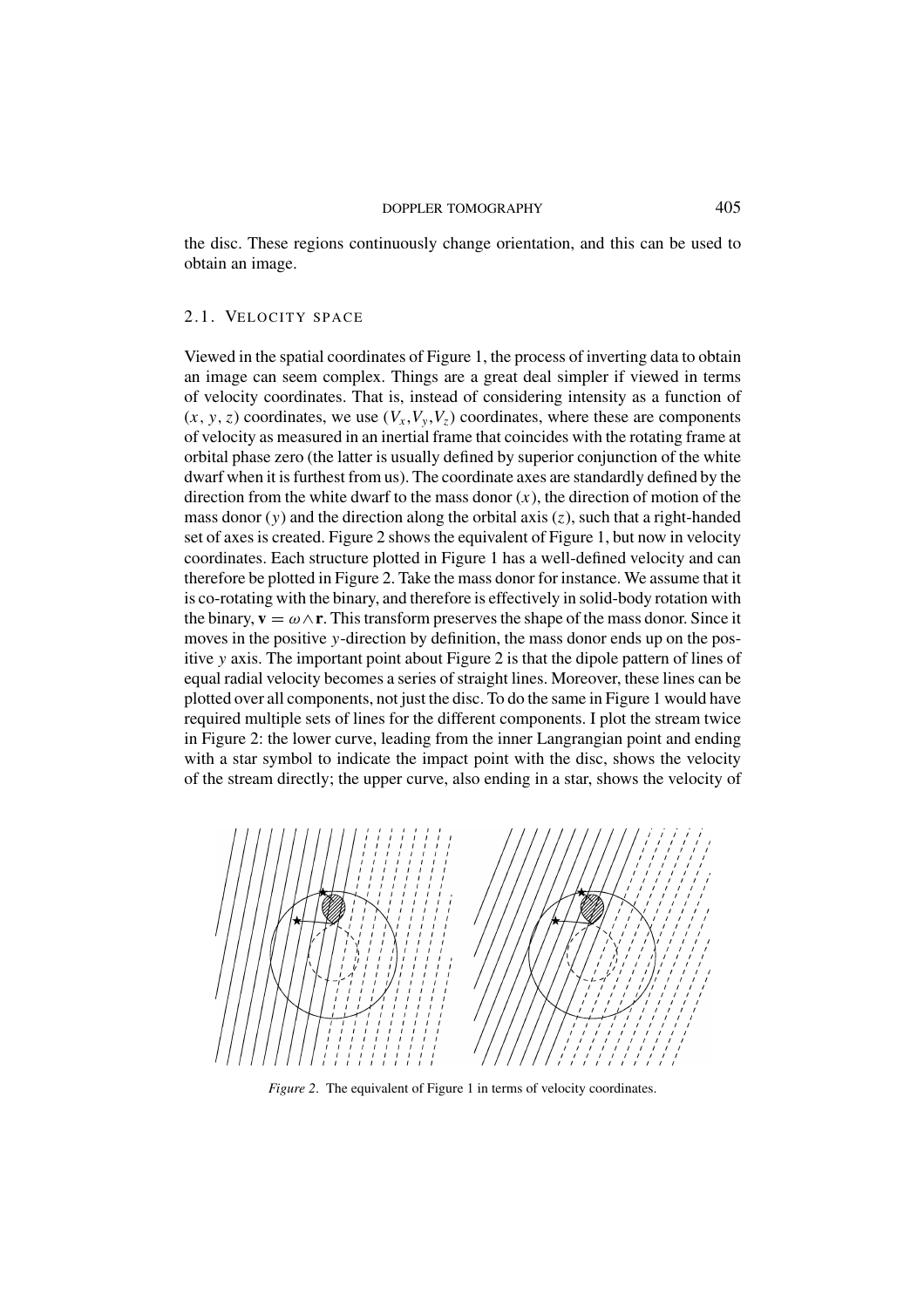the disc (assuming it has a Keplerian velocity field) along the path of the stream (somewhat unrealistically, since we don't expect the disc to extend as far as the inner Lagrangian point). There appears to be ambiguity here, however the ambiguity is felt most keenly if one attempts to reconstruct into *position* space, because spectra are measured directly in terms of velocity. Spots appear as sharp peaks which vary sinusoidally in velocity. Such a component can be assigned a unique position in velocity space, but when it comes to its position *we cannot say whether it might be directly from the stream or the disc along the stream without additional information*. This is a fundamental restriction which has lead me always to reconstruct in velocity space, despite starting from position space reconstructions in my thesis.

Provided that Doppler broadening dominates, all emission sources lying between two of the straight lines in Figure 2 will contribute to the same part of the emission line. Effectively the velocity space image is collapsed or 'projected' along the direction defined by these lines, which continuously alters as the binary rotates. A series of emission lines is thus equivalent to a series of projections at different angles of the same image. This is analogous to medical X-ray imaging in which we have a series of projections, measured by integrated optical depth to X-rays, of someone's head. This was a problem solved in the 1970s and goes back to work by Radon (1917). It goes under the name of 'Computerized Axial Tomography' (CAT scanning), or sometimes 'Computed Tomography' for short, and hence 'Doppler Tomography'.

# 2.2. COMPUTING DOPPLER TOMOGRAMS

There are two main methods used for implementing Doppler tomography. These have been described in some detail elsewhere (Marsh and Horne, 1988; Marsh, 2001), and so I will discuss them only briefly here. The main one presented by Marsh and Horne (1988) is based upon the same maximum entropy regularisation used by Horne (1985) in his 'eclipse mapping'. One divides velocity space into many elements and seeks the image of maximum entropy for a given goodness-offit measured with  $\chi^2$ . This has the advantage of producing a model fit which can be compared directly with the data.

There is also a linear method which directly inverts the integrals defining the emission line formation by projection (the Radon transform). The usual method employed is that of 'filtered back-projection'. This is fast to compute, although speed is usually only an issue if hundreds of maps are being computed. Filtered back-projection is a two-step process in which first each spectrum is filtered. In Fourier space, the filter is proportional to |*k*|, where *k* is the wave number, and hence this filter enhances high frequencies. The second step is to compute

$$
I(V_x, V_y) = \int_0^{0.5} f(\gamma - V_x \cos 2\pi \phi + V_y \sin 2\pi \phi, \phi) d\phi,
$$
 (1)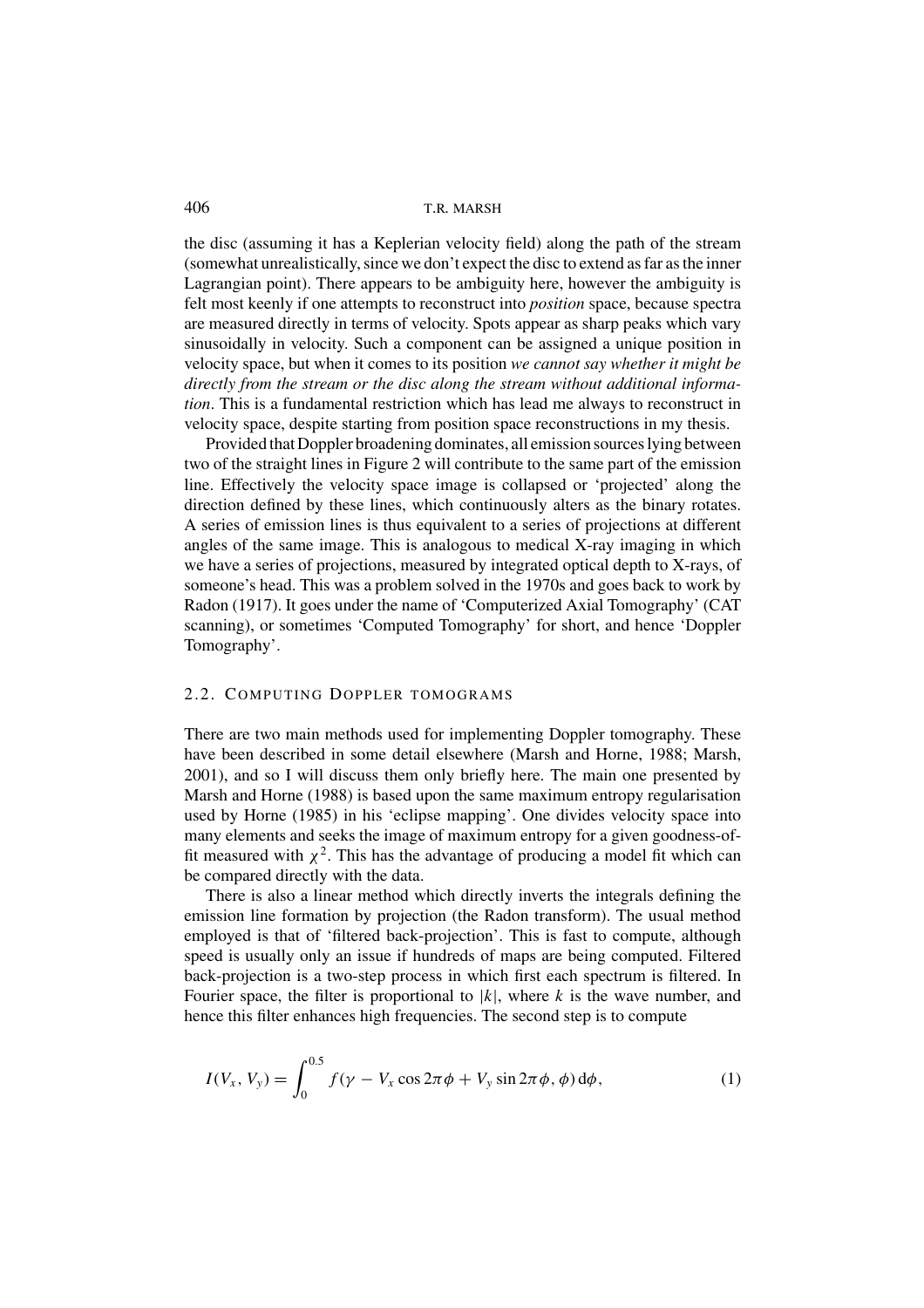where  $\phi$  is the orbital phase,  $\gamma$  is the systemic velocity and  $f(V, \phi)$  is the filtered profile as a function of velocity and orbital phase. This operation is known as 'backprojection,' because it can be viewed as smearing each profile along a direction defined by phase, which is almost the reverse of projection; see Marsh (2001) for details. One of the most useful aspects of the linear method is the intuition one gains from it in trying to understand artifacts. For example, a cosmic ray, if not removed, will lead to a streak across the image at an angle dependent upon the orbital phase of the spectrum affected. Small numbers of spectra also characteristically produce such structures. This is an obvious consequence of back-projection.

### 2.3. PRINCIPLES OF STANDARD DOPPLER TOMOGRAPHY

Doppler tomography allows for arbitrary brightness distributions, but not arbitrary data. A stationary component displaced from the systemic velocity  $\gamma$  for instance is impossible under the standard assumptions of Doppler tomography. These assumptions are as follows:

- 1. The visibility of all elements remains constant.
- 2. The flux of each element is constant.
- 3. Motion is parallel to the orbital plane.
- 4. All velocity vectors rotate with the binary.
- 5. The intrinsic width (e.g. thermal) of the profile is negligible.

It is item 4 which makes a stationary component displaced from  $\gamma$  an impossibility within standard Doppler tomography, for if such a component has velocity  $\gamma + V$ at phase  $\phi$ , it should have velocity  $\gamma - V$  at phase  $\phi + 0.5$ .

It is *very common* for one or more of these assumptions to be wrong. A simple variation of emission line flux is one indication of possible problems. Item 1 is perhaps most commonly a problem. I will discuss later an attempt to deal with it. The result of such discrepancies are artifacts in the image. In the interpretation of Doppler tomograms one must always consider this possibility.

### **3. Applications of Doppler Tomography**

In this section, I will review some of the applications of Doppler tomography, concentrating upon those which would have been difficult or perhaps impossible without it. Before looking at these maps some of which are complex, I show in Figure 3, a fairly simple example to illustrate some of the features shown by Doppler maps. The accretion disc produces a broad annulus. The *inner* edge of this annulus corresponds to the *outer* edge of the disc. Normally one does not expect emission from within the annulus except from the component stars. In the particular case shown there is emission from the (slowly rotating) white dwarf, which is not normally seen. As mentioned earlier, the mass donor is shown with its shape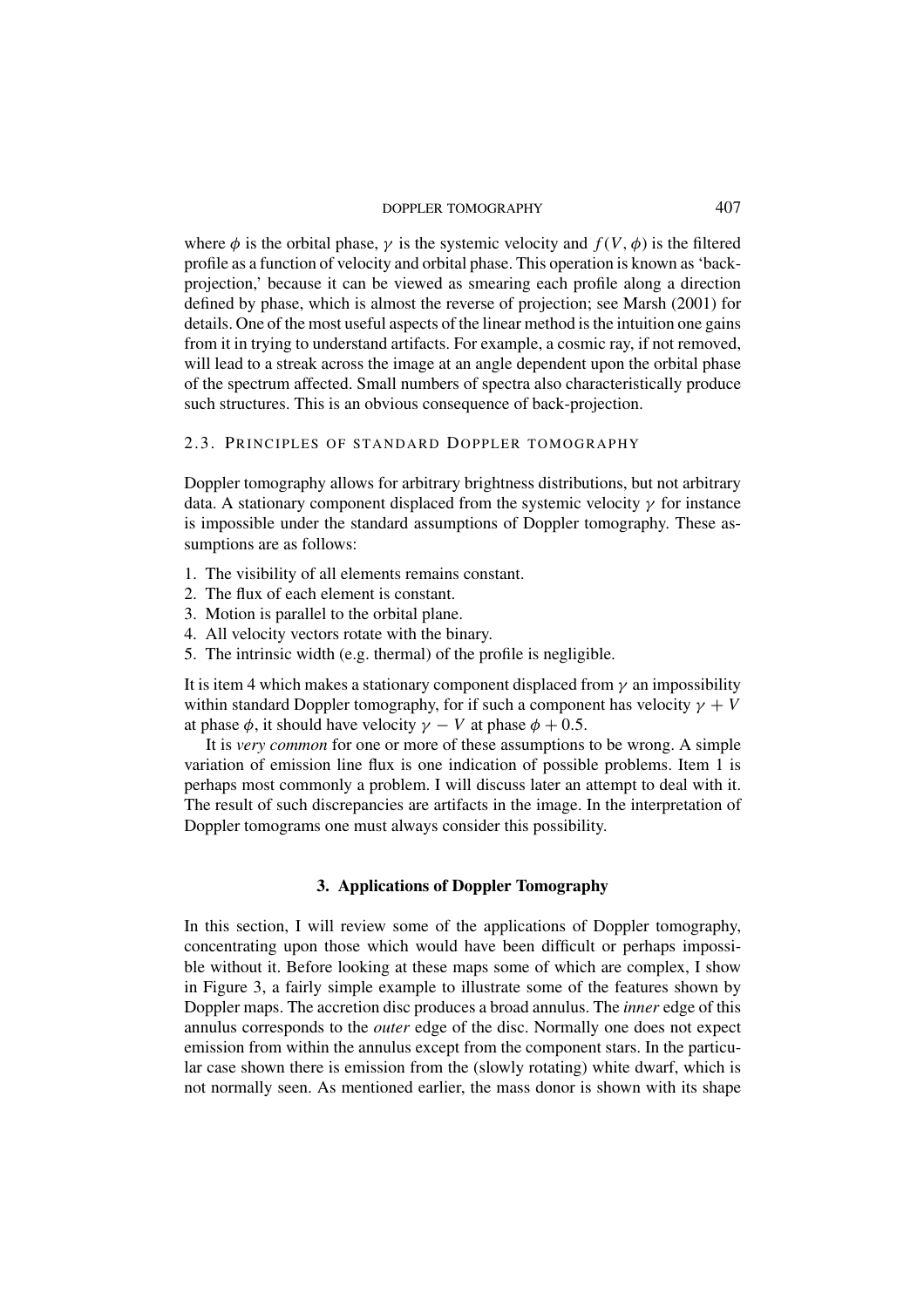

*Figure 3.* The left panel shows a Doppler map of the star CE 315 which shows many of the structures seen in Doppler images (labelled). The right panel shows the data (phase-folded). This system has an extreme mass ratio and thus the white dwarf is almost at the centre of mass at (0, 0). Both data and map are courtesy of Danny Steeghs.

preserved; we will soon see an example where emission is seen at its location. The gas stream however is not in solid-body rotation, and so is distorted compared to the usual shape in position coordinates. It is important to note that, whether or not distortion occurs, it is possible to make quantitative predictions for the position of any given component. The convention used in this figure is to mark radii along the gas stream by points every 0.01 (dots) and 0.1 (circles) of the inner Lagrangian distance,  $R_{L1}$ . In this instance one can see that the gas stream hits the disc at  $0.7R_{L1}$ , a measure of the radius of the disc.

# 3.1. RESULTS

I now go through a few key results from the application of Doppler tomography. I focus upon cataclysmic variables; the reviews mentioned in the introduction cover other types of systems.

## 3.1.1. *Spiral Structure*

The discovery of spiral structure in the dwarf nova IP Peg during outburst by Steeghs et al. (1997) is a key discovery only made possible by Doppler tomography. As shown in the left-hand panel of Figure 4, the profile changes in this system are complex and hard to interpret. This is caused by significant asymmetry in the brightness pattern, as can be seen in the centre panel, which shows the Doppler map computed from the data. Such structures were predicted in the 1980s to come from tidally driven shocks by Sawada et al. (1986) and Spruit (1987), and so this was the first interpretation of them (Steeghs et al., 1997). More recently, doubt has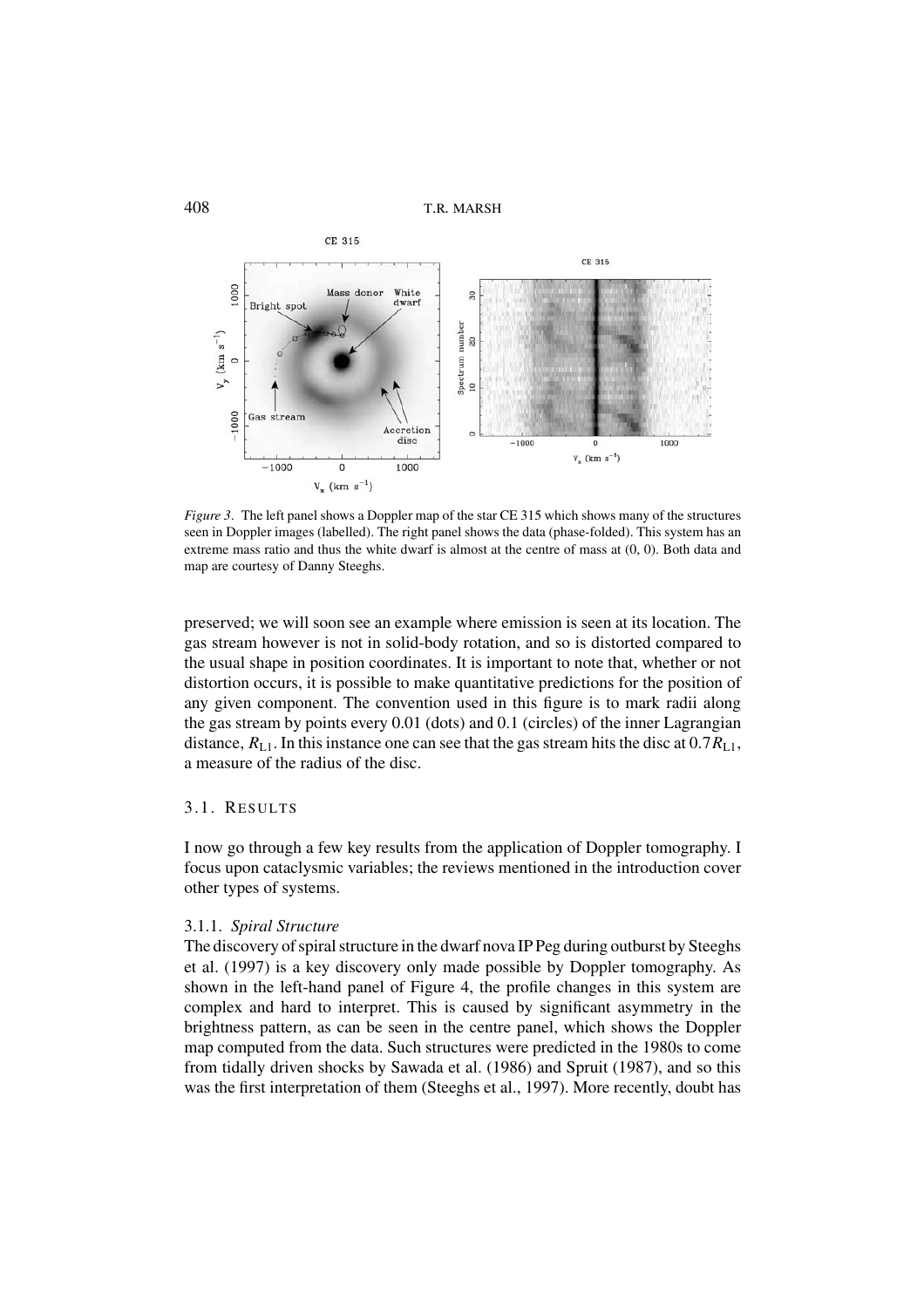

*Figure 4.* The figure shows trailed spectra (left), with time running upwards, of the dwarf nova IP Peg during outburst. The other panels show the Doppler image (middle) and the fit from the Doppler image (right). Figure taken from Harlaftis et al. (1999).

been cast upon the shock model (Ogilvie, 2002; Smak, 2001) with a combination of variable disc thickness and irradiation being the proposed alternative. As yet there is no clear solution to this problem.

### 3.1.2. *Emission from the Mass Donor in WZ Sge*

WZ Sge is a key object amongst cataclysmic variable stars. First of all, it is probably the closest of all CVs at only 43 pc (Thorstensen, 2003). It is also of interest for its very long inter-outburst period, which, until the most recent in 2001, was about 33 years. In July 2001, WZ Sge went into outburst only 23 years after its previous high state. Despite its closeness, WZ Sge remains a hard system to pin down, because its short orbital period (81.6 min) implies a very low mass and faint donor star, probably a brown dwarf. As a result, until 2001, the donor had never been detected. This changed during the outburst of 2001, when the donor showed line emission (Steeghs et al., 2001; see Figure 1) presumably as the result of irradiation during the outburst (Figure 5). The distance of the mass donor from the origin is a measure of its radial velocity semi-amplitude, which can be used to place a lower limit on the mass of the white dwarf. This turned out to be much larger than expected.

### 3.1.3. *Accretion Flows in Polars*

The accreting white dwarfs in some cataclysmic variable stars have magnetic fields strong enough to completely disrupt the accretion disc (surface field strength  $\geq 10$  MG). These systems are known as polars. Although in these systems significant motion out of the orbital plane is expected, violating assumption 3 of Section 2.3, Doppler tomography has been applied to them with considerable success. Doppler images of polars have shown emission associated with the gas stream apparently before it is entrained into the magnetic field (the 'ballistic stream'), and also emission from the gas as it flows onto the magnetic poles Schwope et al. (2004).

These features were nicely brought out in the work of Heerlein et al. (1999) (Figure 6), who modelled the accretion in the polar HU Aqr. The problem of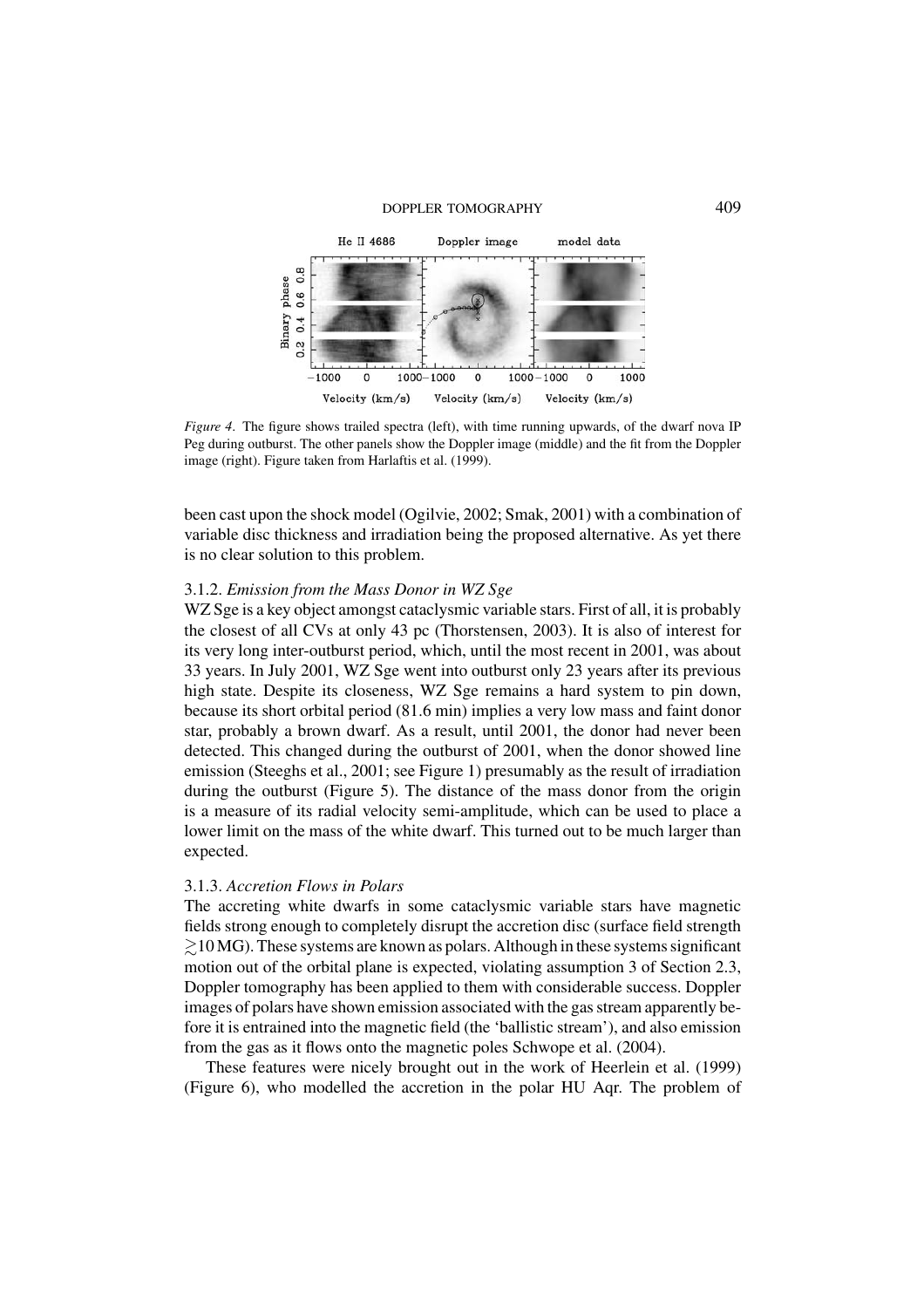

*Figure 5*. The data (top) and Doppler image (bottom) of WZ Sge taken during its July 2001 outburst. The right-hand panels show the same after subtraction of the symmetric part of the image and its equivalent from the data. Figure taken from Steeghs et al. (2001).

out-of-plane motion remains however. An attempt to account for this is described by Schwope et al. (2004).

### 3.1.4. *Bowen Fluorescence in Low-Mass X-ray Binary Stars*

The basic parameters of low-mass X-ray binaries (LMXBs) are notoriously difficult to pin down. The mass donor in particular is completely outshone by the accretion disc. It turns out, however, that the mass donors are sometimes visible in the light of the Bowen fluorescence lines near  $4640 \text{ Å}$ . This lead to the first detection of the mass donor in the famous system Sco X-1 (Steeghs and Casares, 2002). It is arguable whether Doppler tomography was necessary in this case, but it helped with the analysis, and can be invaluable in the case of low signal-to-noise ratios.

Doppler tomography has lead to similar discoveries in cataclysmic variables, and even signs of disc shadowing (Haralaftis et al., 1999; Morales-Rueda et al., 2000), which is seen in the tendency for irradiated emission to concentrate towards the poles of the mass donors. It has also been of great use for study of the gas stream/disc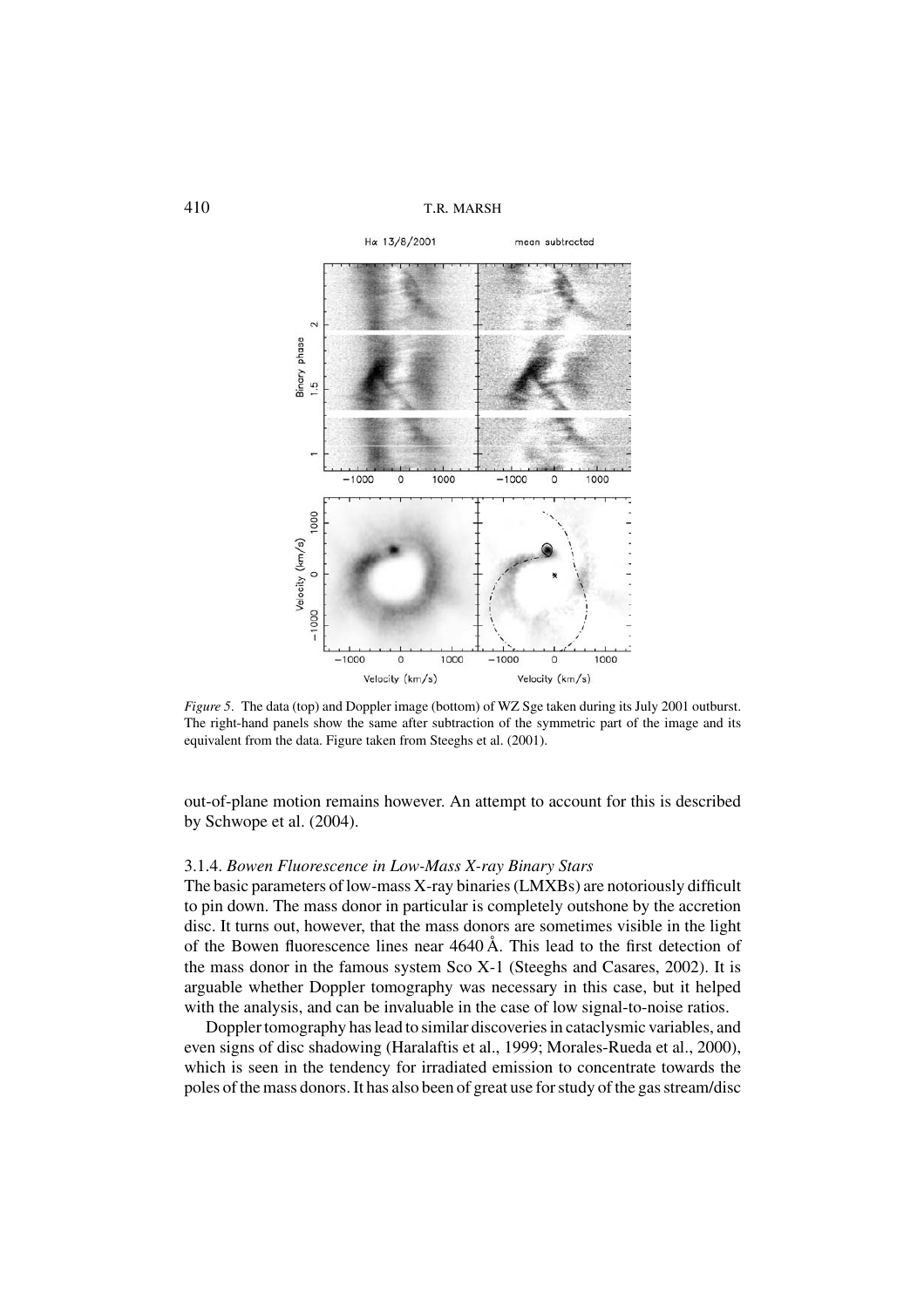

*Figure 6*. The spectra (top left) and Doppler image (top right) of the polar HU Aqr are plotted together with the equivalent pictures derived from a simple model of ballistic flow followed by magnetic entrainment (bottom panels). Figure taken from Heerlein et al. (1999).

impact in cataclysmic variable stars and black-hole binary stars (Marsh et al., 1990, 1994). Unfortunately there is not space to cover all of these areas, instead I turn to some of the ways in which Doppler tomography is being developed.

#### **4. Extensions to Doppler Tomography**

Since the presentation of Doppler tomography by Marsh and Horne (1988), several variations of the method have been presented. These can be split into two classes: those which add more physics, and those which allow for more flexibility. Bobinger et al. (1999) presented a combination of Doppler tomography and eclipse mapping, making use of a Keplerian velocity field to transform between space and position. Schwope et al. (2004) have started to work on simultaneous eclipse and Doppler mapping in polars, where they assume a curtain-like geometry for the magneticallydominated flow. Both these fall into the first category of adding more physics. It remains to be seen how successful these extensions will be, but they can be criticised for adding additional assumptions, which are hard to be sure of. For instance, it is certainly *not* the case that the velocity field of all components is Keplerian, and the assumption that it is could lead to problems. There is however one case where the assumptions are fairly robust, which is the case of 'Roche tomography' (Rutten and Dhillon, 1994; Watson and Dhillon, 2001), in which the emission or absorption from the mass donor is mapped. The extra physics here is the shape and size of the Roche lobe, which are usually reasonably well constrained. The chief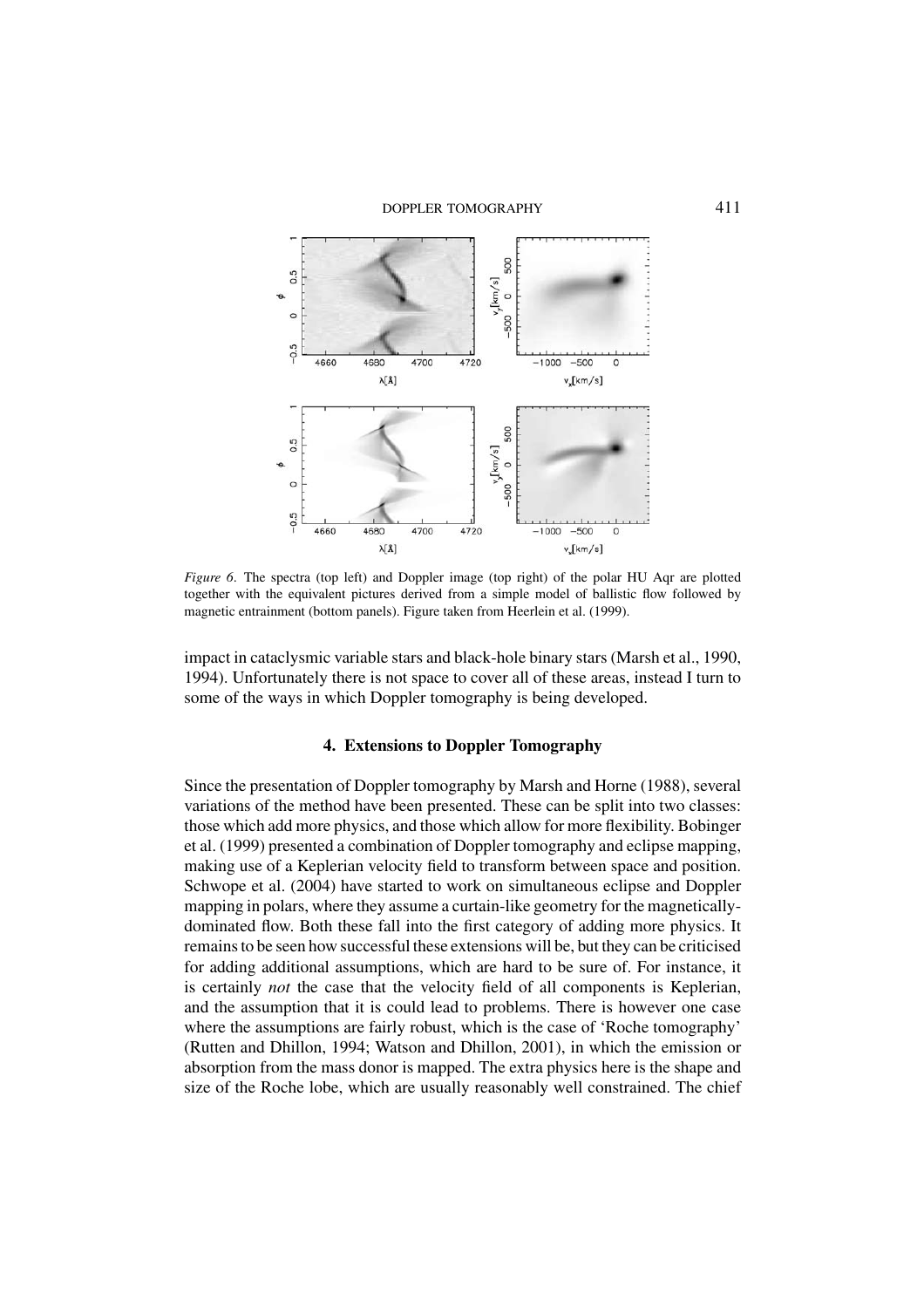

*Figure 7*. Doppler maps of IP Peg allowing for sinusoidal modulation (Steeghs, 2003). The top-left panel shows the average map (cf. Figure 4), while running clockwise from this are the amplitude of the modulation and the sine and cosine components.

difficulty in this case is obtaining data uncontaminated by emission from accretion flows.

The second approach of more flexibility has been pioneered by Billington (1995), who modelled spectra and eclipses with a fairly general velocity–position relation, and most recently by Steeghs (2003). The latter work allows for sinusoidal variation of the flux from each velocity with orbital phase, thus relaxing the first assumption listed in Section 2.3. This is a very generally applicable method, which Steeghs demonstrates leads to improved fits to data.

Interpretation of the results is tricky, but it does highlight regions of the images, which are likely to be affected by shadowing leading to modulation. For instance, Figure 7, which shows the modulation maps for IP Peg in outburst when spiral structure is present. There appears to be strong modulation close to the spiral arms, indicative of vertical structure causing shadowing.

### 4.1. ALLOWING FOR OUT-OF-PLANE MOTION

As I have mentioned before, standard Doppler tomography does not allow for motion out of the orbital plane. Can it be modified to cope with this? The short answer is no, because it is possible to explain some line profiles as coming from a disc or equally well from a particular distribution of out-of-plane motion. This problem for example sometimes leads to an ambiguity between emission from a jet or a disc as an explanation for double-peaked emission. However, there are cases where one can deduce that there *must* be out-of-plane motion. I discussed earlier the case of a profile constantly offset from the systemic velocity as something that cannot be fitted using Doppler tomography, but it can easily be explained from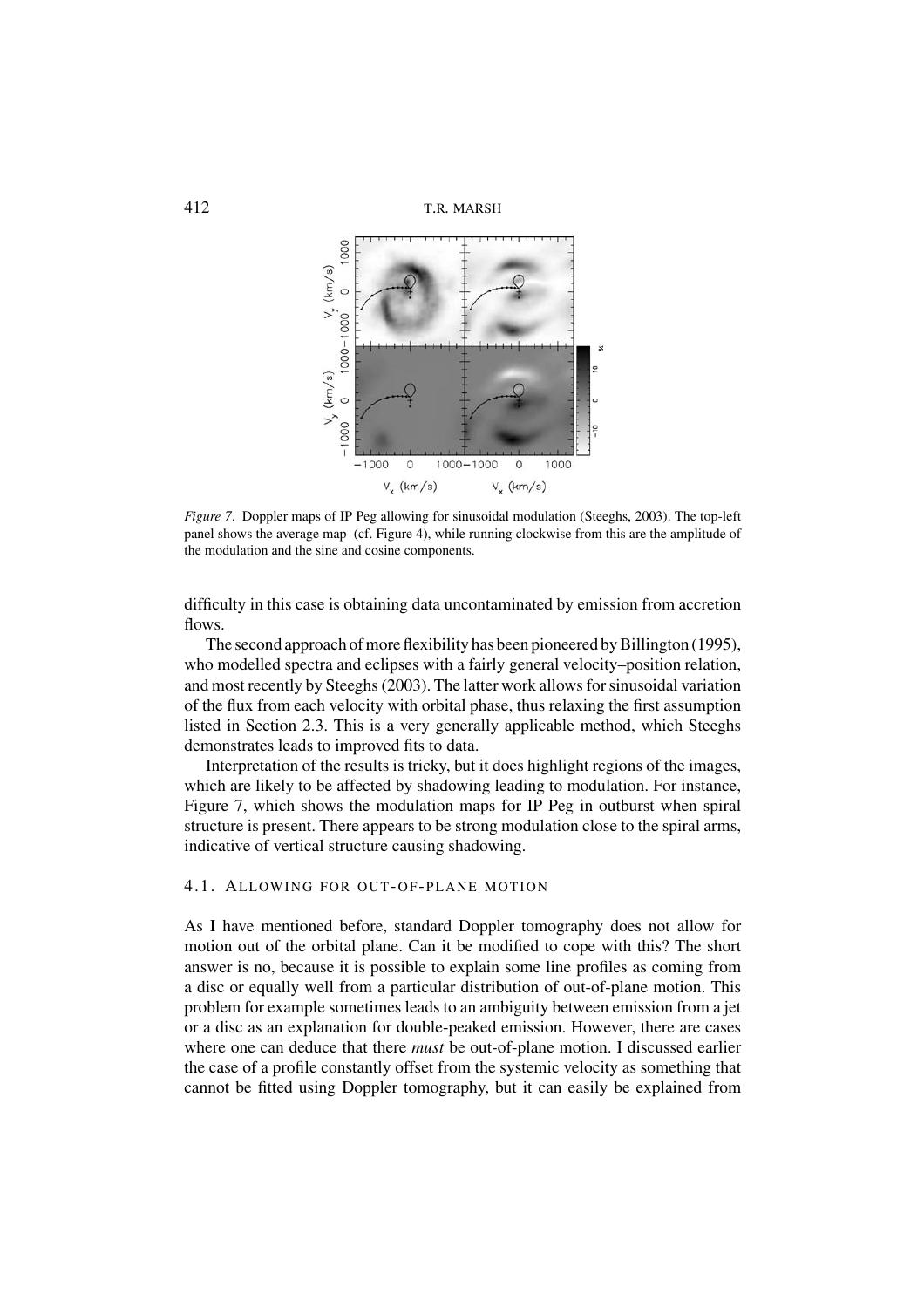

*Figure 8*. A model and reconstruction allowing for out-of-plane motion. The panels show slices of constant out-of-plane speed,  $V_z$ . The model consists of two spots located at  $(-500, -500, -300)$ and (+800, +500, +300) in units of km s<sup>-1</sup>. The slices shown are stepped by 50 km s<sup>-1</sup> in the  $V_z$ component and range from  $-375$  (top-left) to  $+375$  km s<sup>-1</sup> (bottom-right).

out-of-plane motion. This suggests that there is some information on out-of-plane motion.

To test this I have carried out a reconstruction of data computed from a model, which includes out-of-plane motion, as shown in Figure 8. The reconstruction does appear to recover the out-of-plane motion. However, the fake data here had high signal-to-noise, and it is far from clear whether the reconstruction will survive lower signal-to-noise and especially a more realistic distribution of flux. Development of this method may however be useful as an indication of when out-of-plane motion is significant. Ultimately a more prescriptive technique such as that outlined by Schwope et al. (2004) might be preferable, if uncertainties of geometry can be controlled.

# **5. Observational Requirements for Doppler Tomography**

Any review of Doppler tomography would be incomplete without some discussion of the data requirements for Doppler tomography. The key point to appreciate is that to create a map of a given resolution (e.g. 30 km s<sup>-1</sup>) places requirements upon both spectral *and* time resolution. The time resolution must be such that features do not change their line-of-sight speed by more than the desired resolution during the exposure. For a feature of speed *K* from the centre of mass, the exposure time  $\Delta t$  must satisfy

$$
\Delta t \lesssim \frac{P}{2\pi} \frac{\Delta V}{K},\tag{2}
$$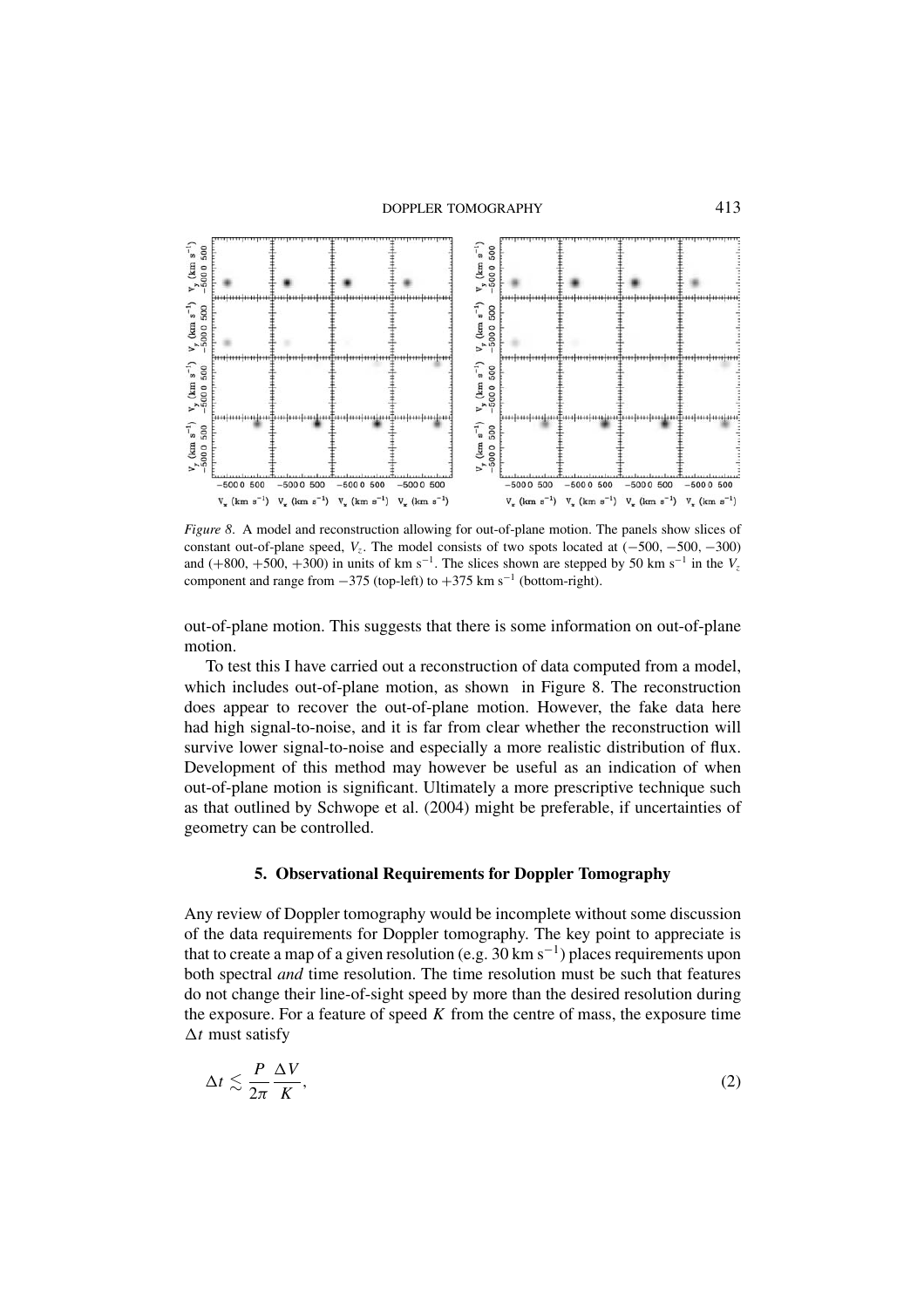where  $\Delta V$  is the velocity resolution desired. If we wish to cut  $\Delta V$  by a factor 2, then we must cut  $\Delta t$  by the same factor, which would cut the number of photons per pixel by a factor of 4. It is thus very easy to become readout noise limited, even on a large telescope, and also to suffer from slow detector readout speed. Figure 3 is a good example of this: the data were taken with the echelle spectrograph UVES and the 8m VLT, and yet the resolution of the map is limited by the exposure time, which causes significant azimuthal smearing. Even at  $V \approx 17.5$ , which is bright by some standards, the target, CE 315, was too faint for the VLT and UVES given its orbital period of 65 mins and the high spectral resolution.

#### **6. Conclusion**

I have reviewed the method of Doppler tomography, which is now widely used in the interpretation of the spectra of binary stars. Doppler tomography has lead to the discovery of asymmetric structures in accretion discs and revealed details of the gas flow in a variety of types of systems, including magnetically-dominated binaries. There remain areas of both observation and analysis which can be improved. Data collection can be improved both in terms of resolution and time coverage. Analysis is often rather qualitative, and the issue of when a feature is real has rarely been tackled. With a wide range of applicability and much to improve, Doppler tomography will continue to be an essential analysis tool for binary stars for the foreseeable future.

#### **Acknowledgements**

I thank Keith Horne and Danny Steeghs for many conversations over the years and Danny for supplying the data for Figure 3. I thank PPARC for the support of a Senior Research Fellowship.

### **References**

Billington, I.: 1995, *Images of Accretion Discs in Cataclysmic Variable Stars*.

- Bobinger, A., Barwig, H., Fiedler, H., Mantel, K.H., Simic, D. and Wolf, S.: 1999, *A&A* **348**, 145–153.
- Harlaftis, E.T., Steeghs, D., Horne, K., Mart´ın, E. and Magazz´u, A.: 1999, *MNRAS* **306**, 348–352.
- Heerlein, C., Horne, K. and Schwope, A.D.: 1999, *MNRAS* **304**, 145–154.
- Horne, K.: 1985, *MNRAS* **213**, 129–141.
- Horne, K. and Marsh, T.R.: 1986, *MNRAS* **218**, 761–773.
- Marsh, T.R.: 2001, Doppler Tomography. *LNP Vol. 573: Astrotomography, Indirect Imaging Methods in Observational Astronomy*, pp. 1–26.
- Marsh, T.R. and Horne, K.: 1988, *MNRAS* **235**, 269–286.
- Marsh, T.R., Horne, K., Schlegel, E.M., Honeycutt, R.K. and Kaitchuck, R.H.: 1990, *ApJ* **364**, 637–646.
- Marsh, T.R., Robinson, E.L. and Wood, J.H.: 1994, *MNRAS* **266**, 137+.